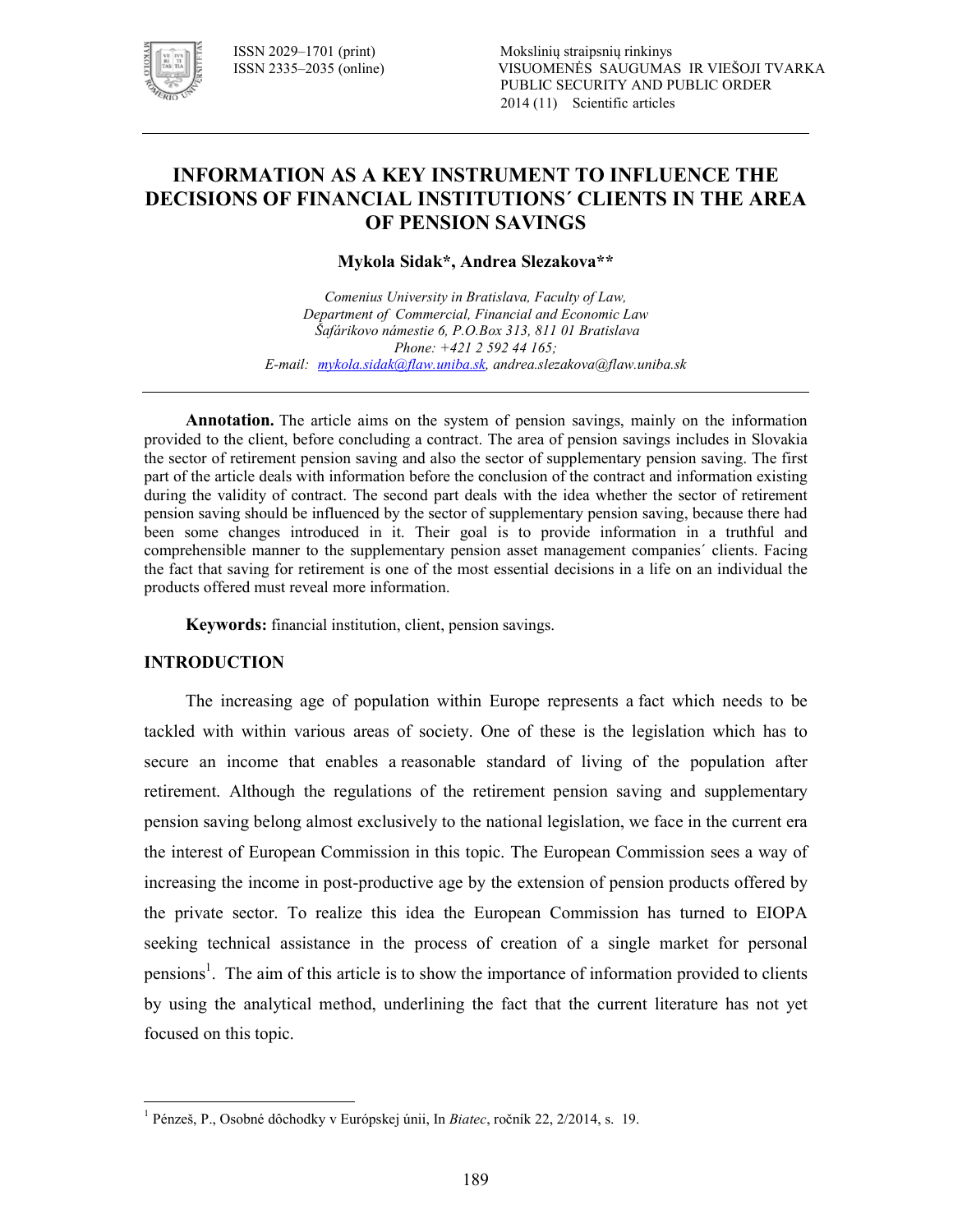

The area of pension savings **(also called second pillar)** includes the sector of retirement pension saving regulated mainly by Act No. 43/2004 Coll. on retirement pension saving as amended (hereinafter , the Act<sup>\*\*</sup>) and also the sector of supplementary pension saving (also **called third pillar)** regulated mainly by the Act No. 650/2004 Coll. on supplementary pension saving as amended (hereinafter "Supplementary pension saving act "). **We stress the fact that the Slovakian retirement pension saving system has been created since its beginning as defined contribution<sup>2</sup> .**

**However, we can also meet with the concepts of zero and fourth pillar. The zero pillar includes non=contributory programms aimed at eliminating poverty among residents at retirement age<sup>3</sup> . The concept of the fourth pillar includes informal non= financial support, social programms as health care, housing provisions and othres<sup>4</sup> .**

At first glance, the common terminology might indicate a certain degree of affinity between these two sectors, but these segments also display certain differences. Our focus is set mainly on the current valid and effective regulation regarding the provision of information for retirement pension saving savers as well as regulation on the provision of information for those saving for supplementary pension.

# **THE REGULATION REGARDING THE PROVISION OF INFORMATION TO INDIVIDUALS SAVING FOR RETIREMENT PENSION**

For an average natural person who is in the process of contracting a relationship with a pension asset management company, it is important to be informed about retirement pension saving. We can say that this includes two fields:

- 1. Information before the conclusion of the contract
- 2. Information existing during the validity of contract

Ad 1. An individual agrees a retirement pension saving contract with a pension asset management company. It is a contract *sui generis,* whose content is directly determined by the

<sup>2</sup> Pénzeš, P.: Aktuálne dianie v sektore dôchodkového sporenia v EÚ, In *Biatec*, ročník 20, 8/2012, s. 24.

<sup>3</sup> Novák, M., Toma, J.: Ku klasifikácii dôchodkových systémov, In *Finančné trhy,* Odborný mesačník pre teóriu a prax finančných trhov. (online) Derivat, 2013, č. 10/October s. 3., available at

http://www.derivat.sk/index.php?PageID=2150

<sup>4</sup> Novák, M., Toma, J.: Ku klasifikácii dôchodkových systémov, In *Finančné trhy,* Odborný mesačník pre teóriu a prax finančných trhov. (online) Derivat, 2013, č. 10/October, s. 3. Available at http://www.derivat.sk/index.php?PageID=2150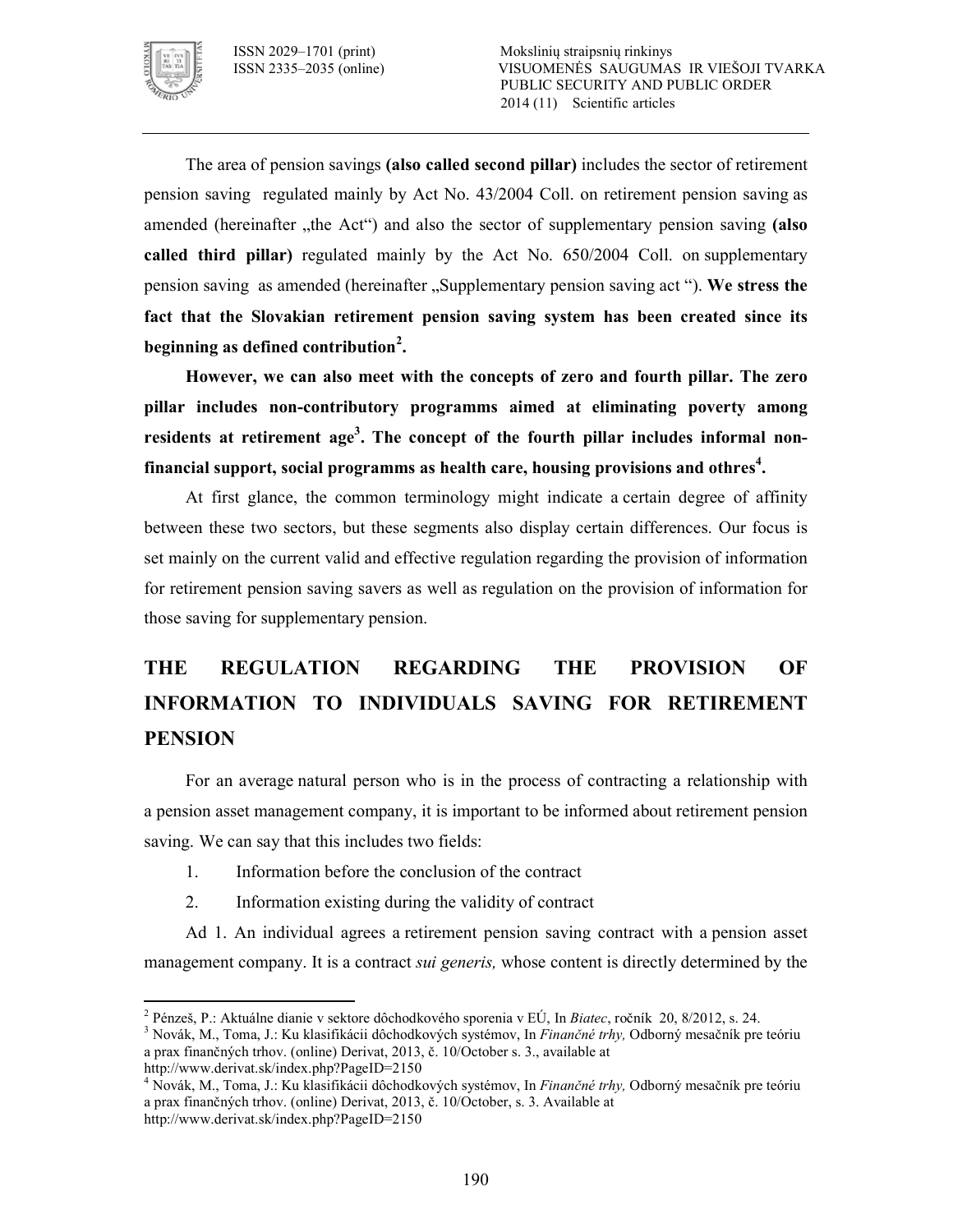

legislator, defining what this contract should include, according to Article 64 Paragraph (6) of the Act. The retirement pension saving contract shall include mainly:

a) The business name and registered office of the pension asset management company, its identification number, the designation of the commercial register in which it is entered and the number of its entry;

b) The name, place of domicile, date of birth, and social security identification number of a natural person who is concluding the retirement pension saving contract;

c) The name of the pension fund whose pension units will be recorded on the saver's personal pension account or on two saver's personal pension accounts;

d) Other data set by the Act.

The fact that in the sector of retirement pension savings elements of private and public law exist is reflected by the fact that the Social Insurance Agency operates *ex lege* the register of contracts. The entry into the register of contracts has constitutive effects, because the retirement pension saving contract becomes effective at the moment of its entry into the register of contracts<sup>5</sup>.

It is important to highlight that from the client's point of view, obligatory attachments to the retirement pension saving contract are created by the statute of a pension fund chosen by the saver and by the prospectus of a pension fund in which the saver has decided to save $6$ . The statute of a pension fund is a key document, outlining the investment strategy<sup>7</sup>. And not only this, Article 77 Paragraph (4) of the Act contains an enumerative list of requirements regarding the statute of a pension fund. It contains in particular the name of the pension fund and the date of its creation, the principles for the management of the pension fund's assets and other data required by law. All of these are specifications which should clarify the costs connected with retirement pension saving and also the risks which the pension fund's assets will undertake. The statute's first version is effective as of the date when the License for the incorporation and operation of the pension asset management company issued by the National Bank of Slovakia enters into force. For every single further amendment a prior approval of the National Bank of Slovakia must be granted. Amendments to the statute are effective on the

 $<sup>5</sup>$  Article 64a (2) of the Act.</sup>

 $6$  Article 106 (8) of the Act.

<sup>&</sup>lt;sup>7</sup> Article 77 (4) (d) of the Act – in this part the statute of a pension fund defines the focus and objectives of the pension fund management company's investment strategy for the pension fund's assets, especially which securities and money market instruments are to be procured with the funds raised, and on which regulated markets, as well as any sectoral or territorial division of the investments, and the principles of risk spreading.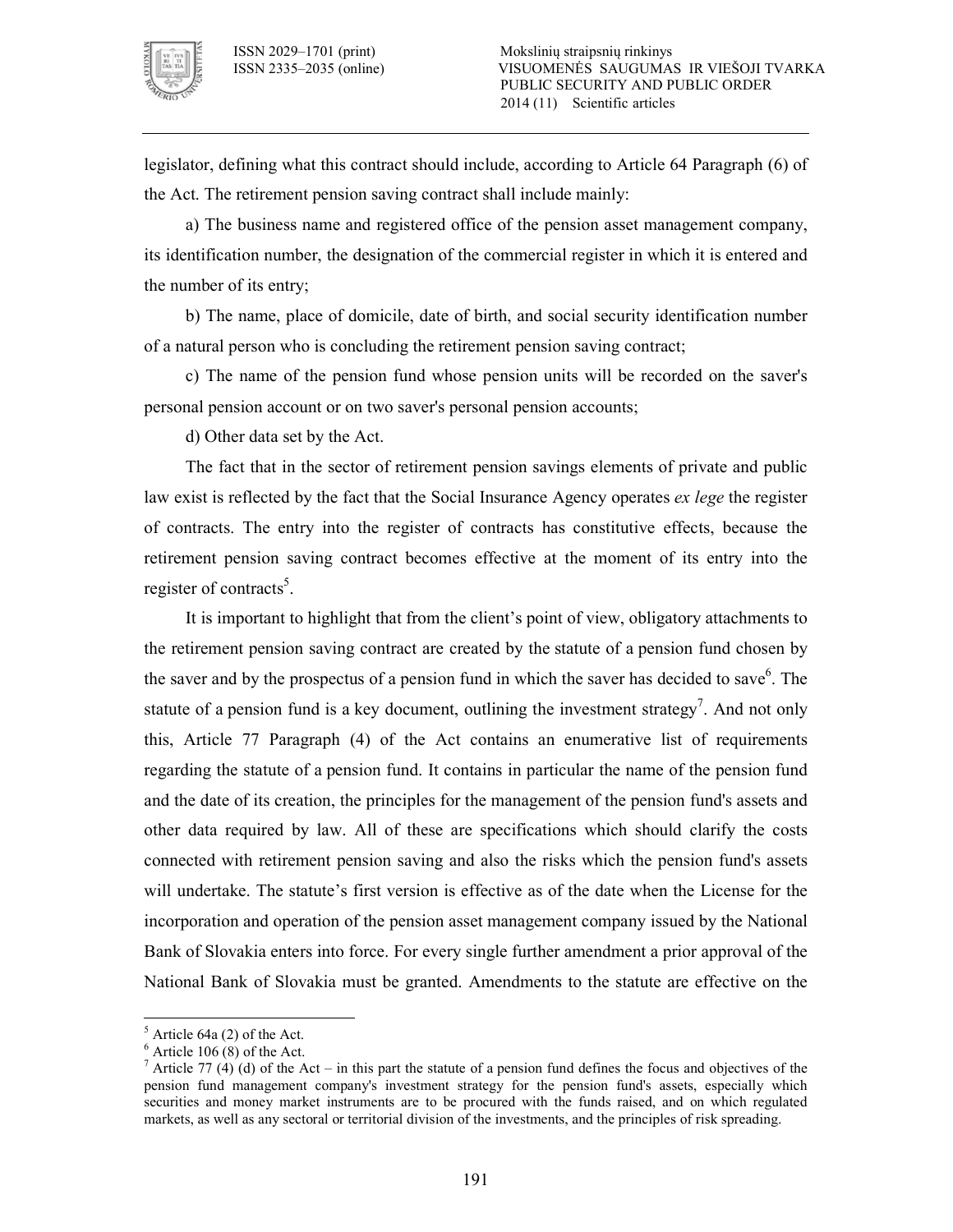

15th day of their publication on the website of a pension asset management company, if a there is not a later date of effectiveness set<sup>8</sup>. However, it is considered that the statute of a pension fund communicates data in such a sophisticated way because it is a document which is also used by the pension asset management company itself. This document is important because it is only permitted to invest in financial instruments which are named in the statute. However, it is unfortunate that it is common practice for many pension asset management companies to communicate this information in an unnecessarily sophisticated manner.

In addition to the statute the saver is also given a prospectus of the pension fund. This is a document which should make the substance of retirement pension savings in a particular pension fund clearer to the general public. The rules for adopting changes and updates to the prospectus are laid down in the statute of the pension fund.

In accordance with Article 106 of the Act the prospectus shall contain the information necessary to enable savers to make an informed assessment of the opportunities offered by the investment and of the risks attached to such an investment. The prospectus must also contain a clear and, for ordinary savers, easily understandable explanation of the pension fund's risk profile; the prospectus can not contain false or misleading information.

In practice, the prospectus is in effect simply a copy of the statute, the only difference being a smaller number of pages. The usage of terminology from the statute of the pension fund and legal jargon therefore does not result in suitable language for an uninformed reader. The usage of the statutory terminology may lead to confusion on the part of the saver. With regard to the prospectus the legislator requires that the prospectus give "easily understandable explanation of the pension fund's risk profile". An individual should be made aware of what kind of risks his assets will be exposed to in a particular pension fund in a clear an understandable manner. In addition, information on the strategies of the investment should be disclosed to an individual. In the case that a prospectus limits itself to the legal definitions of respective financial instruments, the merits of the pension saving will not be fully explained to a saver. We consider that it is vital that a prospectus should function as the basis for comparison of respective documents upon which the saver decides on one specific pension fund over another<sup>5</sup>.

 $\ddot{\phantom{a}}$  $8$  Article 77 (2) of the Act.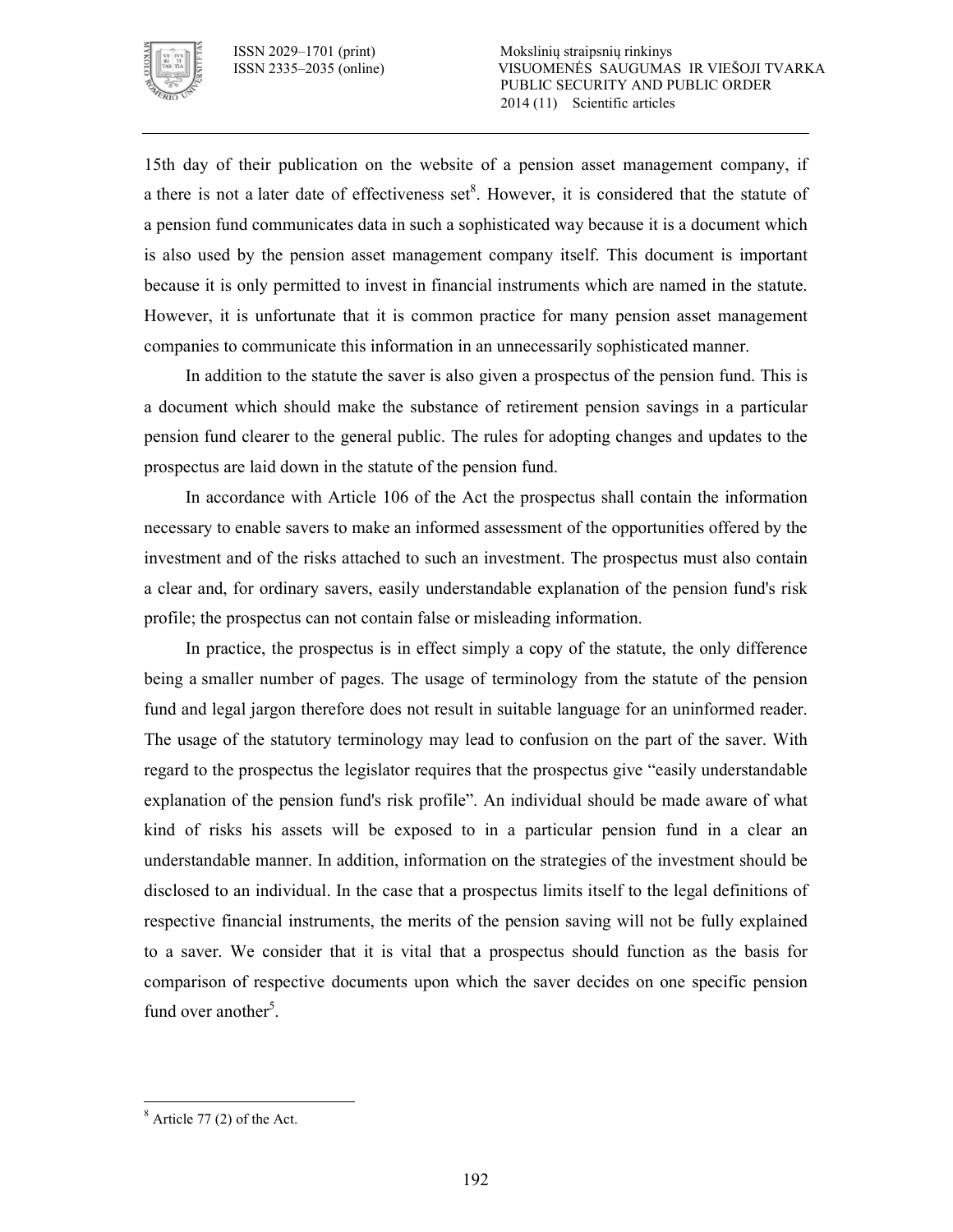

Ad 2. During the contractual relationship, in order to inform the client about the current value of a pension unit, the pension asset management company is obliged to send the saver a statement of his/her personal pension account corresponding to the current value of his/her personal pension account as of the last calendar day. The statement of a personal pension must contain information prescribed by  $law<sup>9</sup>$ .

In the 21st Century, when the number of internet users is increasing, the websites of financial institutions have become an important communication tool. Therefore, the Act also regulates a wide range of information that must be accessible on the web. The pension asset management company is obliged to create a website which must contain an up-to date version prospectus. This must also include in particular:

a) The latest versions of the information prospectuses of the pension funds managed by the pension asset management company;

b) The latest versions of the statutes of the pension funds managed by the pension asset management company; data about the pension asset management company's share capital;

c) The latest version of the articles of association of the pension asset management company;

d) Other information set by  $law<sup>10</sup>$ .

It is obvious from the regulation that the pension asset management company is obliged to provide information which is connected with its scope of its business, which is the creation and management of pension funds. Under these circumstances it is essential to inform the saver about the effectiveness of the investment strategies used in practice, as set out in the statute. The pension asset management company therefore publishes monthly reports on the development in the investment of the pension funds' assets on its website<sup>11</sup>. These reports contain in particular the current value of a pension unit as at the date of the monthly report and information about the net asset value of the pension fund. It also must include data about the market risk of the pension fund and data about the currency exchange rate risk. It is a package of information which offers a complex view to allow the saver to know whether in a current month the growth of the assets in a pension fund has been reached.

However, it cannot be presumed that every individual has access to the website of the pension asset management company and the legal framework is aware of this fact and

 $94$  (7) of the Act.

<sup>&</sup>lt;sup>10</sup> Article 107 of the Act.

<sup>&</sup>lt;sup>11</sup> Article 107 (3) of the Act.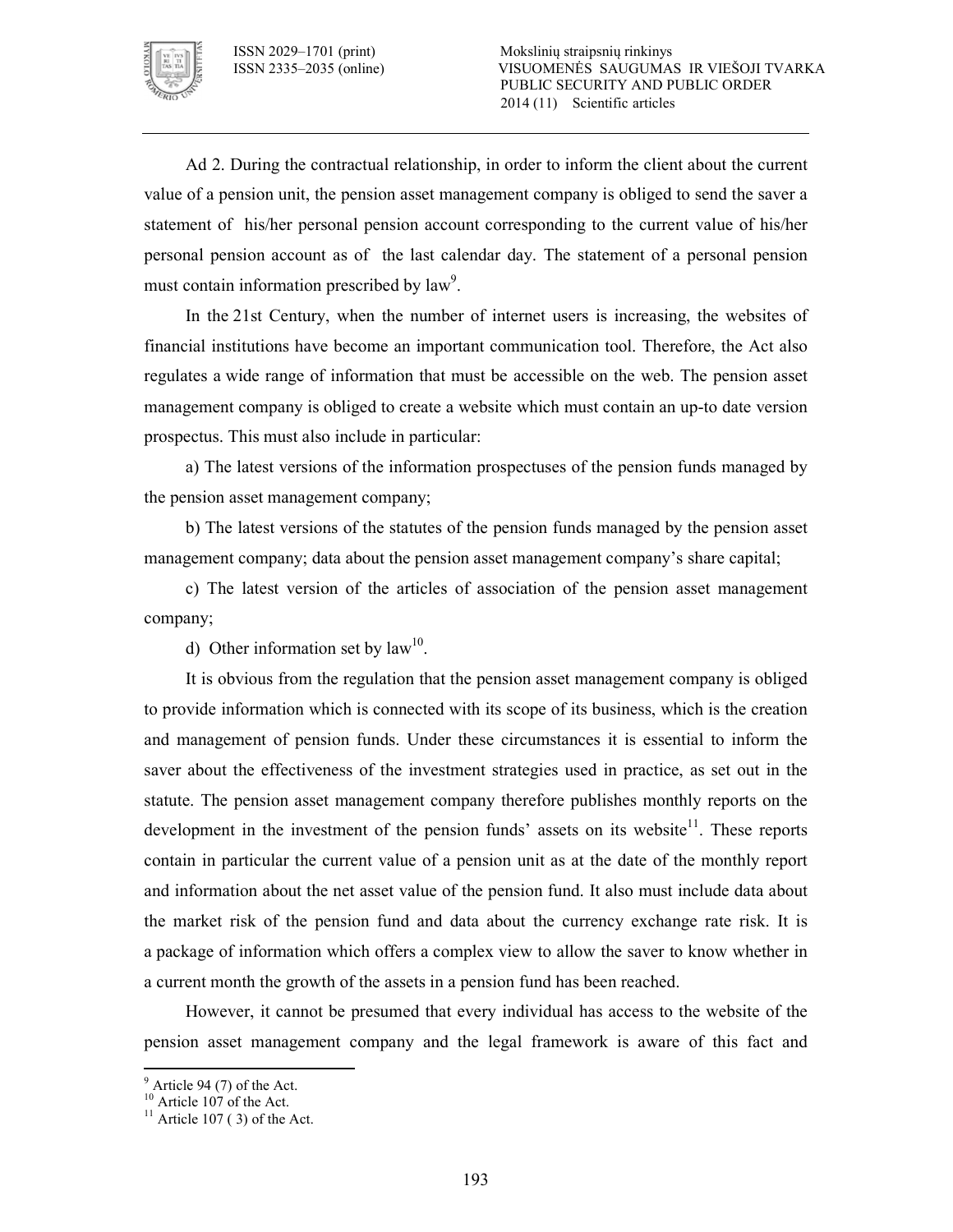

therefore forces the company to publish the relevant information at least once in seven days in a periodical publication with nationwide circulation. These include:

a) The current value of the pension unit in each of the pension funds under its management;

b) The net asset value of each of the pension funds under its management.

A pension asset management company shall at least once a month publish in a periodical publication with nationwide circulation the level of its fee under Article  $63^{12}$ . That data are for the saver of elementary character.

The pension asset management company shall create a document covering the annual report for the previous calendar year concerning the pension funds' assets; this should include the audited annual financial statements for the previous calendar year, not later than three months after the end of the accounting period;

Savers can find information about relevant facts also in the registered office and branches of the pension asset management company. The annual report concerning its own assets, including the audited annual financial statements for the previous calendar year, not later than three months after the end of the accounting period and also other data defined by law can be found in this document $13$ .

## **SHOULD REGULATION IMPLEMENTED IN OTHER SECTORS OF THE FINANCIAL MARKET BE ADOPTED INTO RETIREMENT PENSION SAVINGS?**

A legislation procedure had been passed through the Parliament of the Slovak Republic, which involves an amendment to the Supplementary pension saving Act. The aim is to introduce a legal framework for the availability of information provision with regard to supplementary pension saving for the public. The amendment calculates with the incorporation of articles about so called **"key information"**. We see this as a welcoming gesture towards the supplementary pension asset management companies´ clients. The newly adopted articles explicitly impose that the key information must be created without the usage of terminology. Further the document must be truthful, comprehensible, in accordance with

 $12$  Namely a fee for the management of the pension fund, a fee for maintaining a personal pension account, a fee for evaluation of the assets in a pension fund.

**<sup>13</sup>** Article 105 ( 3) of the Act.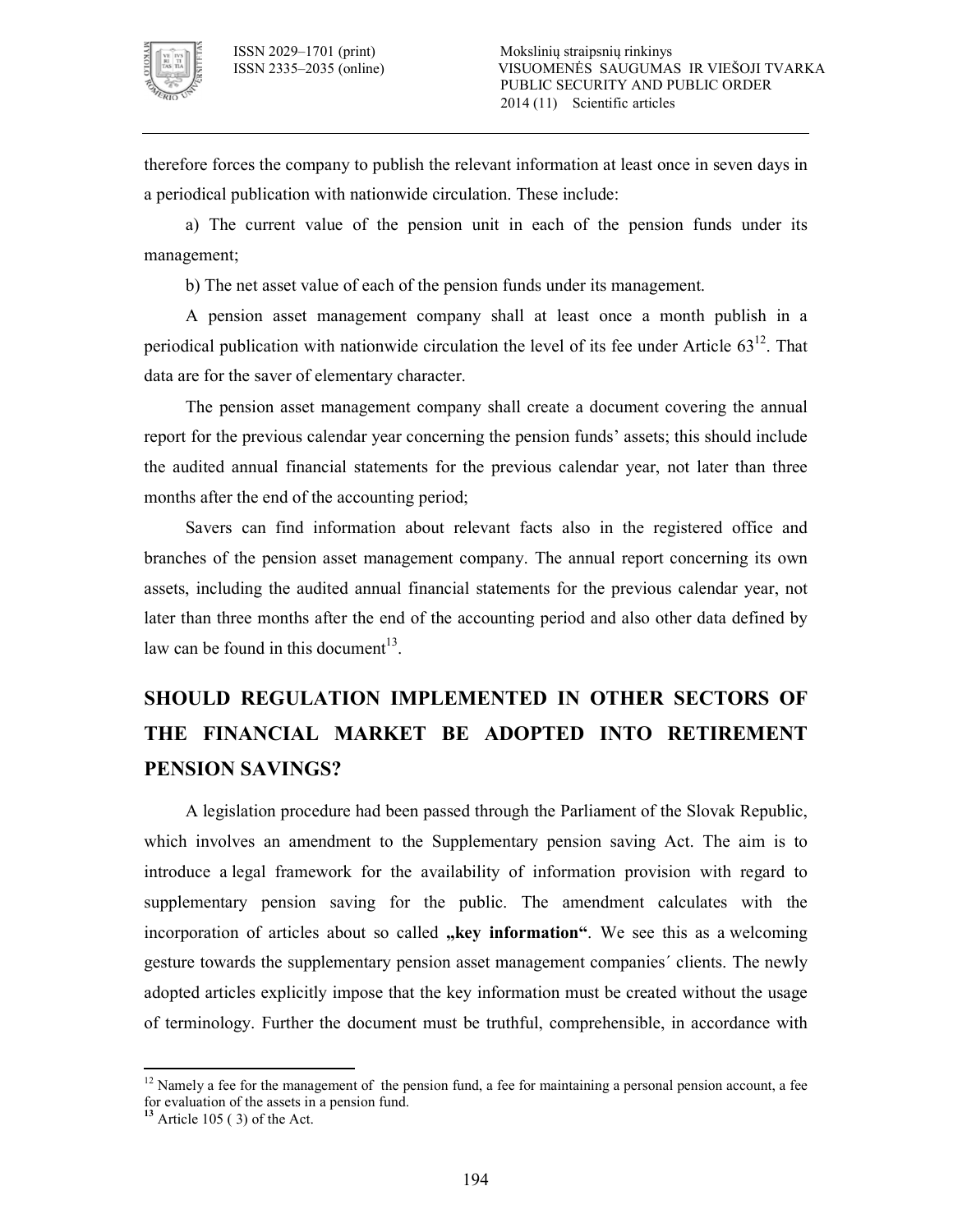

a client's contract and the particular parts of the supplementary pension fund's statute. The key information cannot be misleading.

This regulation<sup>14</sup> being incorporated into the Supplementary pension saving act, creates for all supplementary pension asset management companies the duty to create key information for every managed contributory supplementary pension fund<sup>15</sup>.

Furthermore an obligation to provide key information for free to a person interested in supplementary pension saving will exist, this in a sufficient advances prior to the conclusion of a participant's contract.

The currently valid and effective legal frame<sup>16</sup> states, that the information prospectus has to include information, which are necessary for the participants and beneficiaries to create a correct judgment about the offered investment possibility and also about the risks related to such an investment, as well as a clear and comprehensive explanation of the risk profile of the supplementary pension fund and it also can not contain false or misleading information $17$ .

Again in practice we can see a trend of copying articles from the statutes into the information prospectus. By the use of a special terminology, natural persons cannot have a clear idea about the information strategy, investments instruments and about the risk profile of a supplementary pension fund. We can say on one hand, that the law has been fulfilled by the provision of information in which asset investments can be made, on the other hand it is questionable if in this case the document really can use the term "informative", if the receiver of it does not fully understand it. Therefore we would like to point out again, that the added value of the future regulation will be represented by an explicit ban of the usage of specialized terminology.

We suggest that it would be appropriate to explain in a simple and describing manner the essence of investing and risk connected to the investment instruments. Furthermore it is also necessary to state the amount of remuneration for the supplementary pension asset management company. Here we refer that according to the Article 35 of the Supplementary pension saving act, the supplementary pension asset management company has the right to

<sup>&</sup>lt;sup>14</sup> Effective from  $1<sup>st</sup>$  January 2014.

<sup>&</sup>lt;sup>15</sup> The regulation anticipates that the content, structure, form, conditions, the way of continuous updating and the terms for publishing of the key information will be set by a decree, which would be issued by the Ministry of Labour, Social Affairs and Family of the Slovak Republic after an agreement with the National bank of Slovakia; the decree would be announced by publishing in the Collection of Laws of the Slovak Republic.

 $16$  Valid until 31<sup>st</sup> December 2013.

<sup>&</sup>lt;sup>17</sup> Article 66 of the Supplementary pension saving act.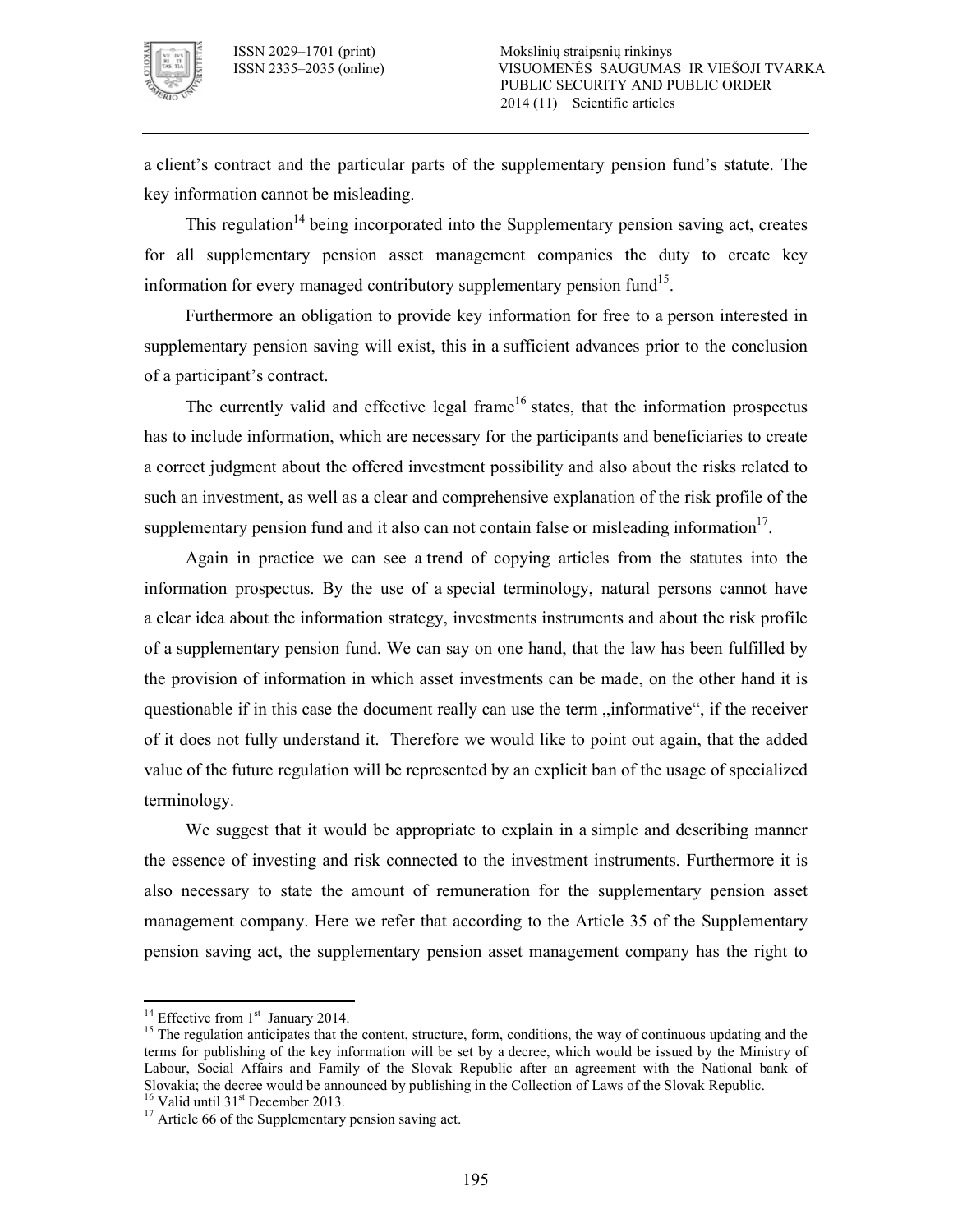

charge: a remuneration for the management of the supplementary pension fund, a remuneration for the evaluation of assets of the supplementary pension fund, a remuneration for the transfer of a participant to another supplementary pension asset management company and a remuneration for a termination settlement.

Novela taktiež z dôvodu zabezpečenia udržateľnosti verejných financií, od 1. septembra 2012 znížila sadzbu príspevkov na starobné dôchodkové sporenie z pôvodných 9% na 4% z vymeriavacieho základu, pričom od roku 2017 do roku 2024 sa sadzba príspevkov na starobné dôchodkové sporenie bude zvyšovať za každý kalendárny rok o 0,25% z vymeriavacieho základu na úroveň  $6\frac{6}{8}$ . V súvislosti s novou štruktúrou príspevkov na starobné dôchodkové sporenie boli zavedené dobrovoľné príspevky na starobné dôchodkové sporenie<sup>19</sup>.

#### **CONCLUSIONS**

 $\overline{a}$ 

On a European level, the regulation of personal pensions is being discussed, so that they provide a solid life standard in older age. All these efforts lead to the fact, that the citizens start to realize since their first job, how their income in post productive age will be. In connection to this, they should choose a financial service, which offers them in future such performance, that their costs of living will be fully covered. If we want to "educate" natural persons towards a responsible pension saving, the products offered to them should also have a comprehensive form and content. As we discuss, the regulation in this area displays some deficits and it opens therefore room for improvement.

**In order to ensure the sustainability of public finances, changes of the Act that have become effective from September 1, 2012 have reduced the rate of contributions to retirement pension saving from the original 9% to**  $4\frac{20}{a}$  **of the assessment base<sup>21</sup>. The contributions of 4% of the assesment base remained compulsory. In connection with the** 

<sup>18</sup> Kolesárová, J. Dobrovič, V.: Kľúčové zmeny v dôchodkovom systéme. Rozhovor. In *Finančný manažér*, roč. 13, 2013, č. 02, s. 5.

<sup>19</sup> Valicová, V.: Dobrovoľné príspevky na starobné dôchodkové sporenie. In *Dane a účtovníctvo*, 2014, č. 01, s.  $2 - 4.$ 

<sup>&</sup>lt;sup>20</sup> While from 2017 to 2024, the rate of contributions will increase each calendar year by 0.25% from the base to the level of 6%.

<sup>21</sup> Kolesárová, J. Dobrovič, V.: Kľúčové zmeny v dôchodkovom systéme. Rozhovor. In *Finančný manažér*, roč. 13, 2013, č. 02, s. 5.